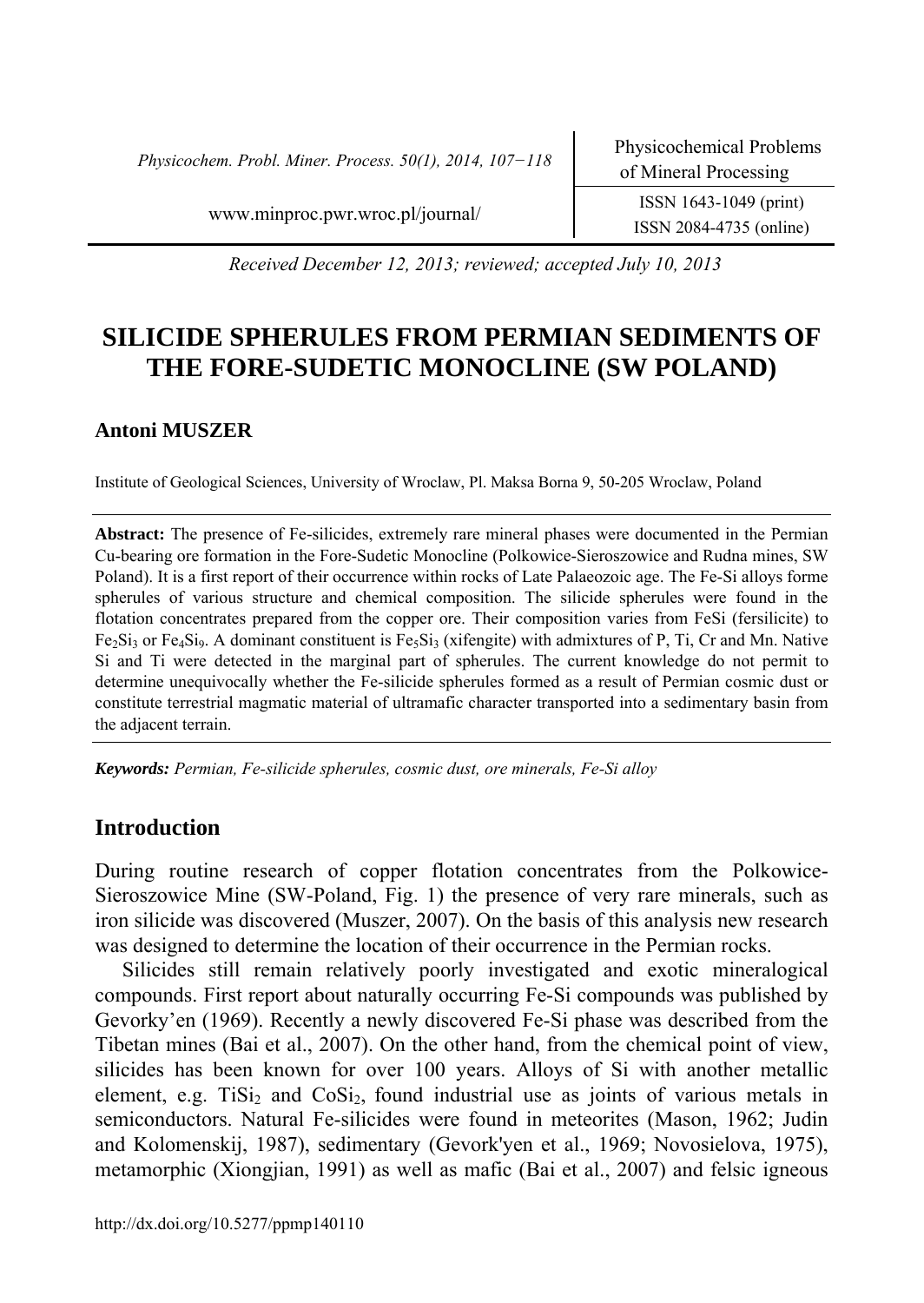rocks (Jakabska and Rozloznĭk, 1989). This mineral group comprise fersilicite FeSi, hapkeite Fe<sub>2</sub>Si, gupeiite Fe<sub>3</sub>Si, suessite Fe<sub>3</sub>Si, xifengite Fe<sub>5</sub>Si<sub>3</sub>, luobusaite Fe<sub>084</sub>Si<sub>2</sub> and ferdisilicite (leboite) FeSi<sub>2</sub>. Fersilicite was recorded from the Poltava sandstones of the Donyeck area in Ukraine (Gevork'yen, 1969; Gevork'yen et al., 1969). Suessite was discovered in the North Haig ureilite meteorite (achondrite) from South Australia in 1980 (Keil et al., 1982; Judin and Kolomenskij, 1987). According to Keil et al. (1982) it was formed during the fall as a result of silica reacting with carbonaceous matrix. Gupeiite and xifengite were detected in cosmic dust from Yanshan province (China) in the paragenesis with kamacite, taenite, magnetite, wüstite and maghemite (Zuxiang, 1984). Similarly to fersilicite from Ukraine, they were found in heavy mineral concentrates obtained from alluvial deposits.



Fig. 1. Location of sampling points in SW Poland

Luobusaite  $Fe<sub>0.84</sub>Si<sub>2</sub>$  was found at the Cr-Fe Luobusa mine in the Autonomic Xizang Region (Tibet) in 2007 (Bai et al., 2007). It occurs as irregular grains in Cretaceous ophiolitic rocks accompanied by numerous alloys of Fe-Si, Ni-Fe, Fe-Cr, Ir-Fe, W-Co, Cr-C, Ti-N, Si-Ca as well as abundant oxides, sulphides, arsenides and extremely rare Si spinels (Bai et al., 2007).

Another IMA-approved natural Fe-Si species are hapkeite and ferdisilicite. Hapkeite Fe<sub>2</sub>Si was described from Lunar meteorite breccia Dh-280 found in the Dhofar Province, Oman (Anand et al., 2004). It occurs in weathered plagioclase together with fersilicite, Fe-Ni alloys and ferdisilicite FeSi<sub>2</sub>. According to Anand et al. (2004), hapkeite formed as a result of meteorite fall onto the Lunar regolith. Ferdisilicite (leboite)  $FeSi<sub>2</sub>$  is known from the sedimentary Poltava sequence in the Donyeck area (Ukraine) and the concentrates of metamorphic rocks from Longquan, Zhejian Province, China (Xiongjian, 1991). In both occurrences it coexists with other Fe-Si compounds, i.e.  $Fe<sub>5</sub>Si<sub>2</sub>$ , xifengite (Fe<sub>5</sub>Si<sub>3</sub>) and a mixture of phases with varying Fe-Si proportions. Ferdisilicite was also found in the kimberlites of Sytykanskaya (Russia) where it is accompanied by native Si and other Fe-silicides (Pankov and Spetsius, 1989). Unnamed are such phases as  $Fe<sub>4</sub>Si<sub>9</sub>$ ,  $Fe<sub>5</sub>Si<sub>3</sub>$  and  $Fe<sub>2</sub>Si<sub>3</sub>$ . They occur as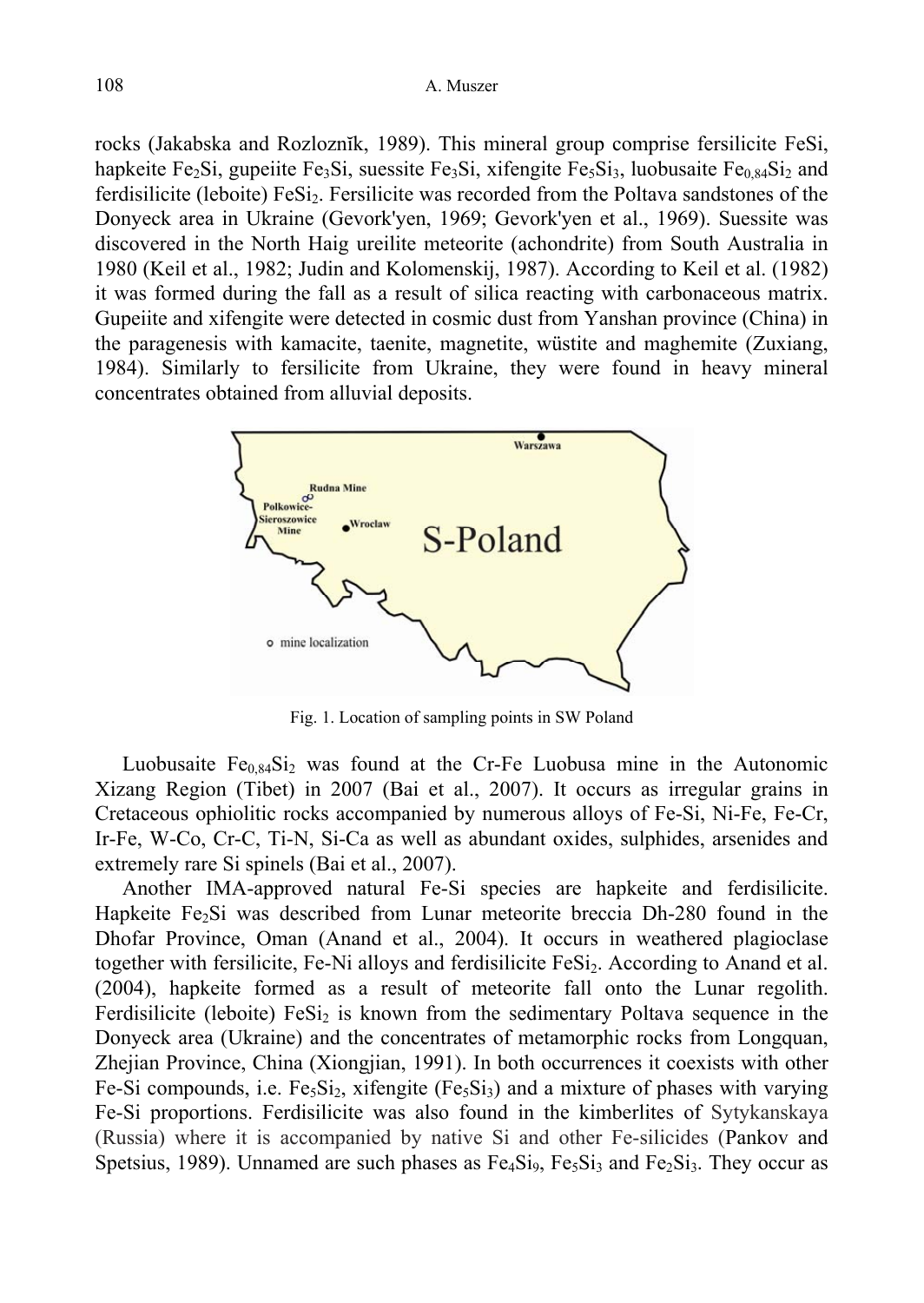intergrowths with moissanite (SiC) found in Lower Cambrian carbonaceous rocks of the Sayan Mts, Russia (Novosielova, 1975). According to Novosielova and Bagdasarova (1979) they are of meteoritic origin.

#### **Samples**

Three samples, about 10 kg each, were chosen to investigate the presence of Fesilicides in the Permian rocks of SW Poland (Fig. 1). The samples were: ore-bearing formation of the Polkowice-Sieroszowice copper mines (KGHM Polska Miedz S.A.), ore material processed in the Polkowice-Sieroszowice Ore Concentrator and a sample of tailing stored in the Zelazny Most tailings pond (Rudna Ore Concentrator). The first one consists of reddish-brown dolomitic shale and represents marine sediments of the Rotliegendes/Zechstein boundary (Werra cyclothem). It was obtained from the sidewall of the gallery in the G-31 mining section of the Polkowice-Sieroszowice mine (Fig. 2). The laminated aleurite-pelitic rock contains carbonates (calcite, dolomite), clay minerals and detritic quartz with minor anatase and titanite. Opaque phases constitute from 0.1 to 1% of its volume. Dominating chalcopyrite is dispersed in the rock, while subordinate chalcocite, covellite, digenite, pyrite together with uncommon bornite, native Au and electrum (up to 35.5% Ag) form laminae. Chalcopyrite aggregates reach 200  $\mu$ m in diameter. Pyrite forms subhedral grains up to 50  $\mu$ m across. Other sulphides rarely exceed 30 µm. Native gold and electrum form intergrowths and clusters with digenite. Au-bearing ore minerals, dominated by native Au with small admixture of  $Ag < 2.45$  wt%, are of various size: from several to several dozens  $\mu$ m.



Fig. 2. Lithological profile of the side-wall of mine gallery in mining section G-31 (Polkowice-Sieroszowice mine)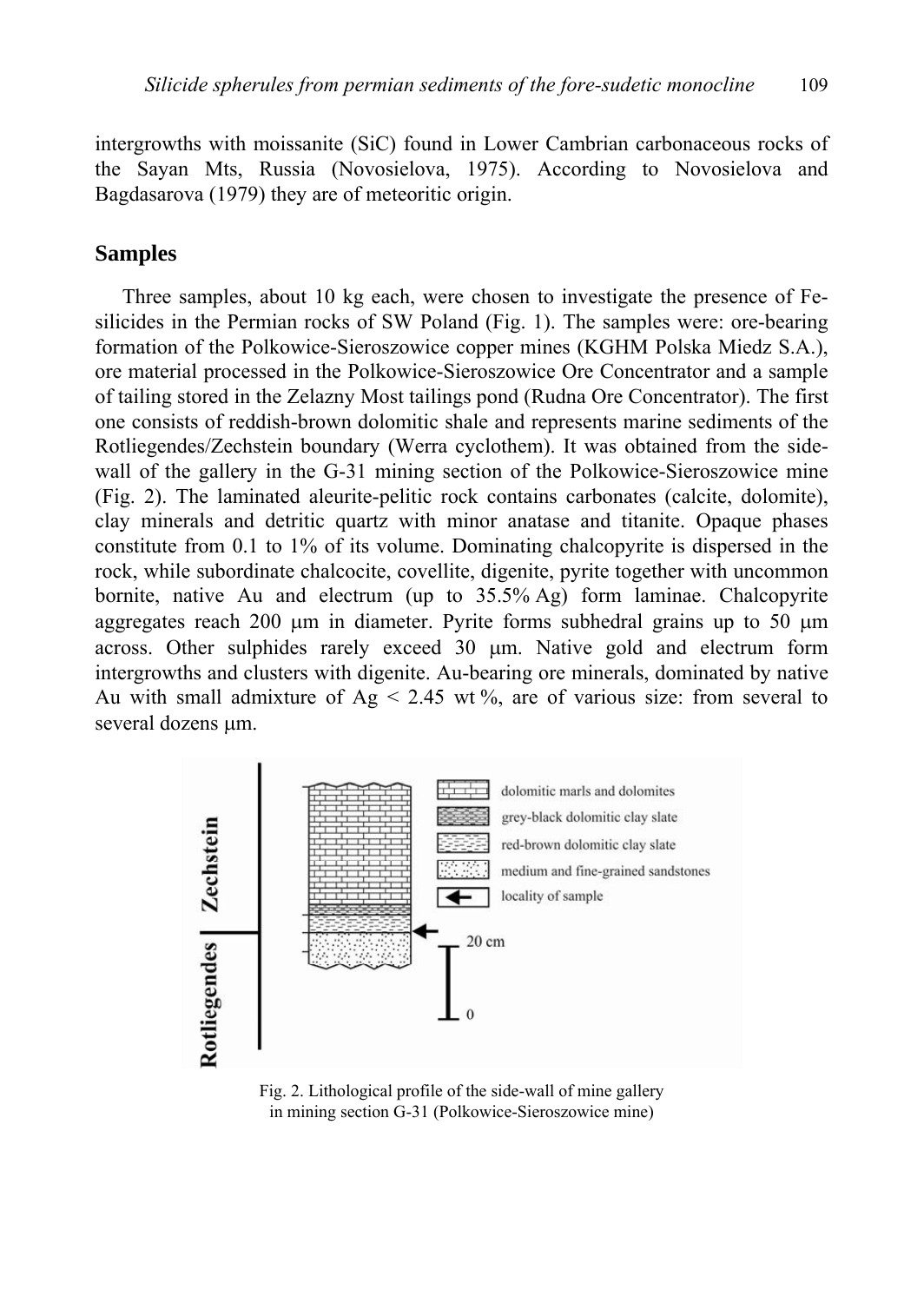The sample of material processed in the Polkowice-Sieroszowice Ore Concentrator consists of Cu-bearing, streaky dolomite and dolomite. The sample from the Rudna Ore Concentrator represents flotation tailings.

## **Methods**

The Permian rocks were crushed in a Fritsch jaw crusher into <0.25 mm fraction and then enriched by flotation and magnetic separation (Nd-magnet, 6000 Gs and 9000 Gs). A Joy-Denver flotation cell was used to concentrate minerals and spherules. Cu- and Fe-bearing concentrates together with spherules built of various minerals constituted 0.01 and 0.02% of the initial weight of the first and second sample, respectively.

Magnetic and non-magnetic spherules were separated from other mineral phases present in the concentrates using an experimental ramp-like device developed by Muszer (2007). As a result, a satisfying number of objects was obtained to use statistical approach in describing structural and microtextural features of individual spherule types as well as to characterise their chemical composition.

Polished sections were prepared following the standard procedure used for ore minerals and metallographic material (Samuels, 1982; Muszer, 2000). DP-Mol, DP-Dur and DP-Nap Struers polishing cloths were used with precisely controlled granulation of diamond pastes.

An optiphot 2-Pol Nikon microscope was used for observations in reflected light. Ore minerals were distinguished basing on their optical and physical properties (Uytenbogaardt and Burke, 1971; Ramdohr, 1973, 1975; Criddle and Stanley, 1993; Muszer, 2000; Bernhard, 2008). Planimetric analysis, coupled with the Lucia M software, was employed to establish the proportions between minerals, spherules and microporosity in the studied samples. The spherules were subdivided into several types basing on the concentration of a dominant mineral or alloy (i.e. into aluminosilicate, silicate and silicide types).

Chemical point analyses of the spherules and accessory minerals were conveyed using SEM-515 (Philips) and JOEL JSM-55800LV electron microscopes. A MIKROSKAN MK-9 Cambridge electron microprobe was used in case of bigger mineral grains or homogeneous spherules. The analyses were carried out in the Institute of Low Temperature and Structure Research (Polish Academy of Sciences, Wroclaw), Institute of Materials Science and Applied Mechanics (Wroclaw University of Technology) and Department of Mineralogy and Petrology (Institute of Geological Sciences, University of Wroclaw). Pure (99.99%) metal of Fe, Ni, Co, Mn, Al, Cu and Zn as well as pure  $SiO<sub>2</sub>$  and  $Al<sub>2</sub>O<sub>3</sub>$  were used as standards.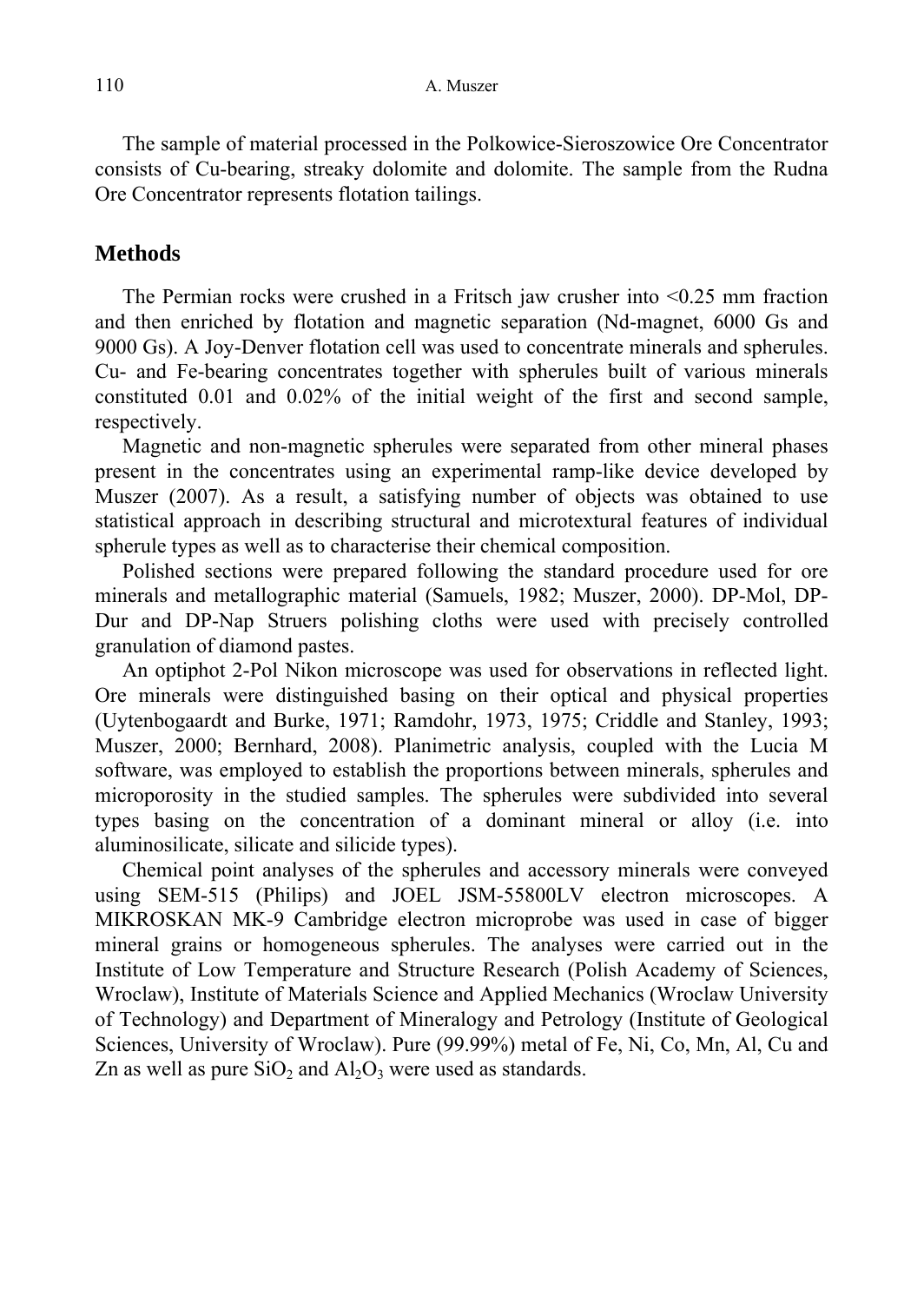## **Results**

In the analysed samples Fe-silicides occur within spherules, which are present in the red shale obtained at the Rotliegendes/Zechstein boundary in the Polkowice-Sieroszowice mine as well as in the tailings from the Rudna Ore Concentrator. In the ore from the Polkowice-Sieroszowice mine only metallic sulphides together with magnetite, magnetite-hematite and Fe-spherules were detected (Muszer, 2007).

The silicide spherules are present in parasteresis with Cu-, Zn- and Pb-sulphides as well as other minerals typical of the ore-bearing rock series of the Lubin-Glogow Mining Area: chalcocite, bornite, chalcopyrite, covellite and others. The chemical composition and microtexture of the Fe-spherules in both samples are alike. However they differ in the spherules size. In the red shale Fe-silicide spherules reach 50 µm and often exceed 150 µm in the tailings.

#### **Spherules from red-brown shale (Polkowice-Sieroszowice mine)**

Magnetite, hematite, Fe-silicides, arsenopyrite, pyrrhotite, bornite, covellite, pyrite and goethite were detected in a magnetic concentrate prepared from the red shale (Polkowice-Sieroszowice mine). Rock fragments incrustated by Fe-hydroxides, i.e. goethite and hydrogoethite constitute 60.45% of the sample volume. Only magnetite grains from several to 200 µm across were not intergrown with rock fragments and other minerals. Pyrrhotite spherical forms, with the diameter ranging from 2 to 25  $\mu$ m, occur within rock fragments enriched in Fe-hydroxides. A  $25 \mu m$  big pyrite framboids coexists with bornite. Covellite was also found in rock fragments (up to several dozens µm) impregnated with Fe-hydroxides (Fig. 3).



Fig. 3. Forms of spherules in a magnetic concentrate from the red shale (Polkowice-Sieroszowice mine), reflected light, without analyser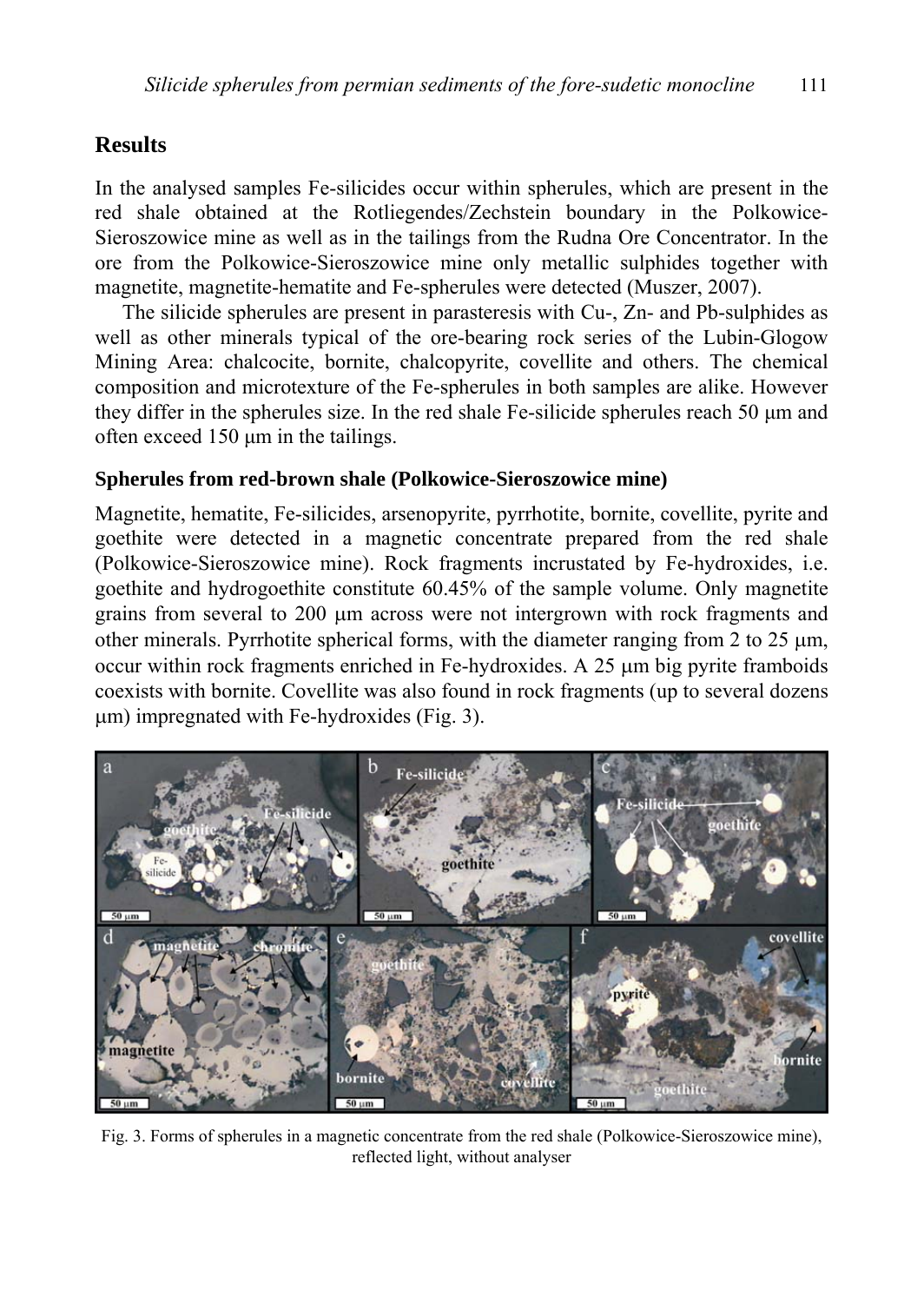The spherules from this concentrate are mainly built of Fe-silicides (Fe-spherules, Table 1, Fig. 3a–c), magnetite (Fig. 3d), silicates with goethite and recrystallized bornite framboids (Fig. 3e, Table 1). Most of the spherules (>95%) are massive (Table 2). Porous microtexture was observed only in the magnetite spherules. In this sample spherical forms are dominated by the Fe-spherules with the composition of  $Fe<sub>5</sub>Si<sub>3</sub>$  with minor amounts of P, Ti, Cr and Mn (Table 3). They are small, between several and 50 µm, oval or slightly flattened, massive and relatively homogeneous as concerns their chemical composition (Table 3).

| Spherule | Spherule type          |        | wt $\%$ |  |
|----------|------------------------|--------|---------|--|
| Fe-oxide | Magnetite              | 5.41   | 13.52   |  |
|          | Silicate with goethite | 8.11   |         |  |
| Iron     | Iron (Fe-silicide)     | 86.36  | 83,36   |  |
| Sulphide | Bornite                | 0.13   | 0.13    |  |
| Total    |                        | 100.00 | 100.00  |  |

Table 1. Distribution of spherule types from the red shale (Polkowice-Sieroszowice mine)

Table 2. Distribution of microstructures in spherules from the red shale (Polkowice-Sieroszowice mine)

| Spherule type          | microtexture, % | Total   |        |  |
|------------------------|-----------------|---------|--------|--|
|                        | porous          | massive |        |  |
| Magnetite              | 3.25            | 2.16    | 5.41   |  |
| Silicate with goethite |                 | 8.11    | 8.11   |  |
| Iron (Fe-silicide)     |                 | 86.36   | 86.36  |  |
| Bornite                |                 | 0.13    | 0.13   |  |
| Total                  | 3.25            | 96.80   | 100.00 |  |

The silicide spherules are present in goethite aggregates or occur separately. Within the aggregates they occur together with magnetite, covellite and pyrite grains as well as silicate spherules (Fig. 4). The latter are very small and do not exceed 25  $\mu$ m. The spherules built of bornite are of comparable size. Such forms are most probably an effect of recrystallization of framboids enclosed in the shale ore, which were originally composed of bornite.

The magnetite spherules present in the concentrate are usually porous (Table 2). The core of the porous magnetite spherules is granular, while the massive spherules contain chromite cores (Fig. 3).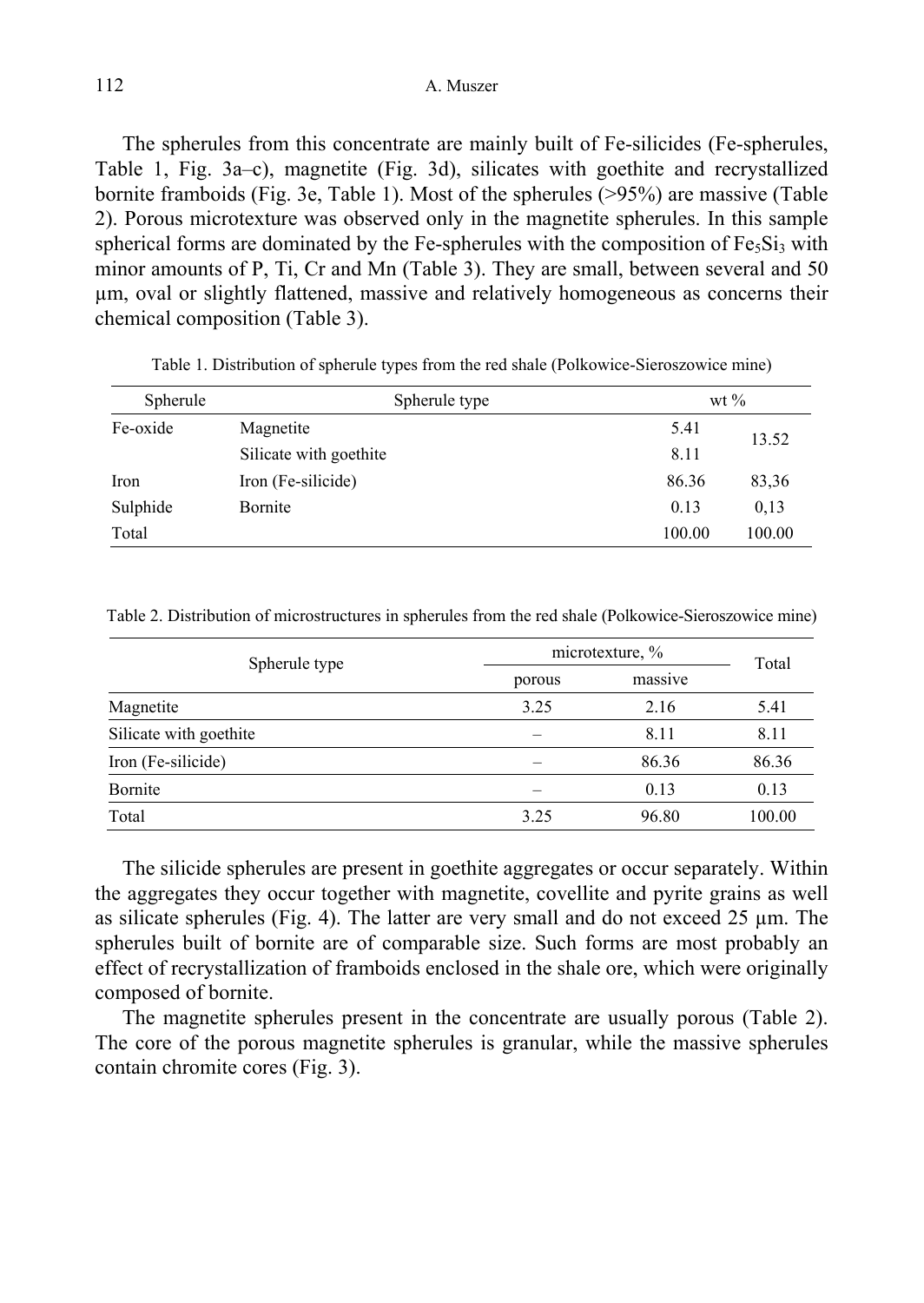

Fig. 4. Analyses of minerals in goethite aggregate from the red shale (Polkowice-Sieroszowice mine). Reflected light, without analyser. Spectra of typical X-ray radiation of  $a$  – magnetite grain,  $b$  – Fe-Si-spherule,  $c$  – silicate spherule,  $d$  – goethite, excitation voltage 20 kV

| Element | wt $\%$ |               |                   |                |       |       |       |       |                          |       |
|---------|---------|---------------|-------------------|----------------|-------|-------|-------|-------|--------------------------|-------|
|         |         | $\mathcal{D}$ | 3                 | $\overline{4}$ | 5     | 6     |       | 8     | 9                        | 10    |
| P       | 3.96    | 2.17          | 2.05              | 1.10           | 0.56  | 3.92  | 0.24  | 2.10  | 0.76                     | 0.37  |
| Ti      | 0.22    | 1.25          | 1.20              |                |       | 0.2   | 0.65  | 1.13  | $\overline{\phantom{m}}$ | 0.63  |
| Cr      | 1.03    |               |                   | 0.99           | 0.55  | 1.05  | 0.65  |       | 1.19                     | 0.91  |
| Mn      | 0.56    | 0.11          | $\qquad \qquad -$ | 0.55           |       | 0.51  | 0.51  |       | 0.57                     |       |
| Fe      | 72.49   | 74.12         | 74.65             | 74.64          | 76.27 | 72.53 | 75.13 | 74.66 | 74.86                    | 75.27 |
| Si      | 21.74   | 22.35         | 22.10             | 22.72          | 22.62 | 21.79 | 22.82 | 22.11 | 22.62                    | 22.82 |

Table 3. Contents of elements in Fe-silicide spherules from the red shale (Polkowice-Sieroszowice mine)

#### **Spherules from Rudna tailing**

Mineralogical composition of the tailings sample from the Rudna Ore Concentrator differs significantly from those of the Polkowice-Sieroszowice ore. The following phases were recognised: (with decreasing amount) bornite, pyrite (+marcasite), covellite, chalcopyrite, rutile, chalcocite (+digenite), sphalerite and galenite. Minor amounts of rammelsbergite-safflorite, zircon and various types of spherules also occur. Bornite, pyrite and covellite form over 70% of ore minerals in the sample. Magnetite, magnetite-hematite, Fe-silicides and Fe-silicates spherules predominate (Table 4). Massive microtexture is far more common than porous (Table 5).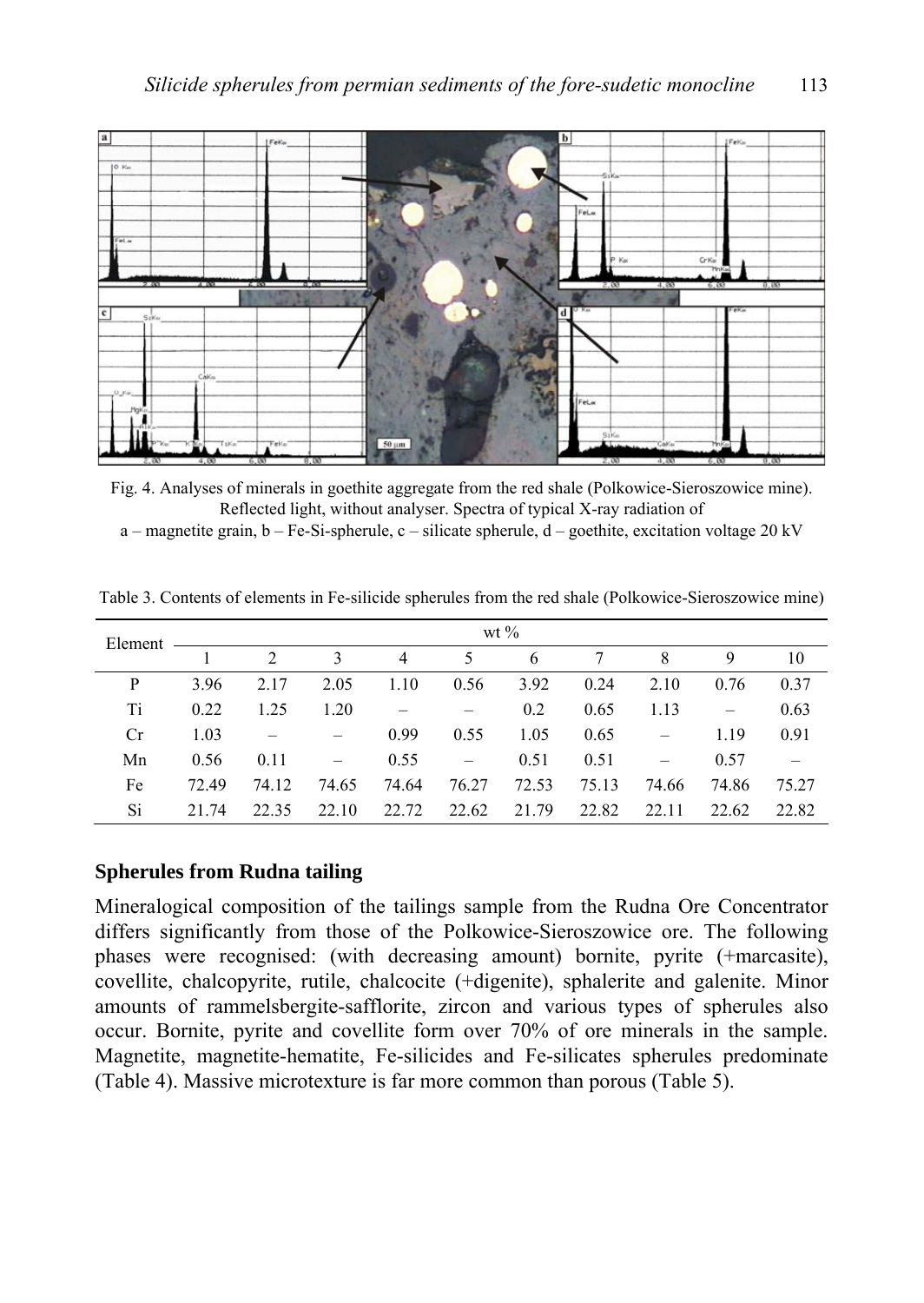| Spherule  | Spherule type      |        | wt $\%$ |  |
|-----------|--------------------|--------|---------|--|
| Fe-oxides | magnetite          | 81.81  | 90.91   |  |
|           | magnetite-hematite | 9.09   |         |  |
| Fe        | Fe-silicides       | 4.75   | 9.10    |  |
|           | Fe-silicates       | 4.35   |         |  |
| Total     |                    | 100.00 | 100.00  |  |

Table 4. Distribution of spherules in a concentrate from tailings of Rudna Ore Concentrator

The size of the spherical forms  $(50-250 \mu m)$  is comparable to those from the Polkowice-Sieroszowice mine. Their surface is smooth with high metallic lustre. The magnetite spherules are granular and contain pores but lack discernible grain boundaries when their microtexture is massive (Fig. 5, Table 5).

The amount of magnetite spherules with skeletal magnetite crystals is low and does not exceed 15,5 % of the total spherule number. Magnetite is often replaced by hematite. Martitization develops outwards if the spherule core is empty, but in the opposite direction if the spherule do not possess granular structure. Magnetite crystals display a minor admixture of Mn  $(\leq 1.65 \text{ wt\%})$ .

Table 5. Distribution of microstructures in spherules from tailings of Rudna Ore Concentrator

|                    | Microstructure, % | Total   |        |
|--------------------|-------------------|---------|--------|
| Spherule type      | porous            | massive |        |
|                    | 40.91             | 59.09   | 100.00 |
| Magnetite          | 31.82             | 49.99   | 81.81  |
| Magnetite-hematite | 9.09              |         | 9.09   |
| Fe-silicides       |                   | 4.75    | 4.75   |
| Fe-silicates       |                   | 4.35    | 4.35   |



Fig. 5. Spherules in a concentrate from tailings of Rudna Ore Concentrator. Reflected light, without analyser:  $a -$  granular and porous magnetite spherule,  $b -$  magnetite spherules with invisible microtexture or of net-like texture, c – magnetite spherules with granular texture, martitization and silicates, d – magnetite spherules with skeletal texture, e – Fe-silicide spherule with inclusions of native silicon (grey)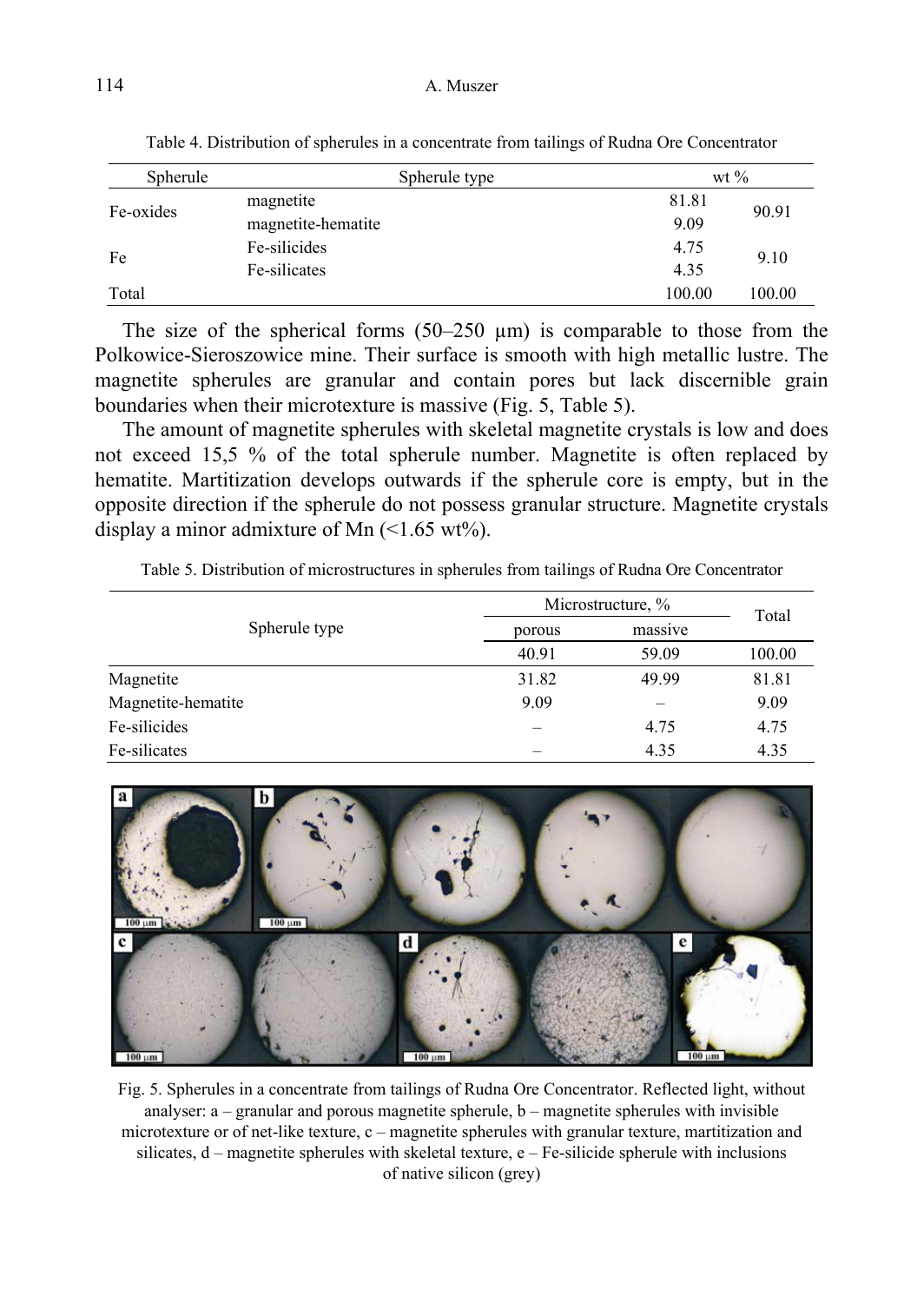

Fig. 6. Analyses of mineral phases in an Fe-silicide spherule from Rudna Ore Concentrator. Reflected light, without analyser. Spectra of typical X-ray radiation of:  $a - Fe<sub>2</sub>Si<sub>3</sub>$ ,  $b - FeSi$ ,  $c$  – Ti crystal,  $d$  – Si crystal, excitation voltage 20 kV

Magnetite-hematite spherules are rare in this concentrate. All of them are porous with highly developed net-like structure that results from martitization of magnetite. The spherules built mainly of native Fe or Fe with admixtures of Si show a different structure that is reflected by Fe-Si compounds. Their size varies from 100 to 150 µm and the chemical composition changes over several  $\mu$ m. Although the differences are not readily discernible in BSE images, they become pronounced in reflected light. The composition varies from FeSi to  $Fe<sub>2</sub>Si<sub>3</sub>$  or from FeSi to  $Fe<sub>4</sub>Si<sub>9</sub>$ . The margins contain crystals of native Si or Ti (Fig. 6). Tabular-lenticular unmixing structures, present in central parts of the spherules, display an increase of Al and Ca (from 0 to 3.95 wt%). Ti concentration varies between 0 and 0.65 wt%. The spherules surface is rough comparing to the magnetite spherules. During polishing the silicide spherules crumble away along the margins.

### **Discussion and conclusion**

A characteristic feature of Fe-silicides in described spherules is their occurence in paragenesis with native Si. The latter is an extremely rare mineral, reported from the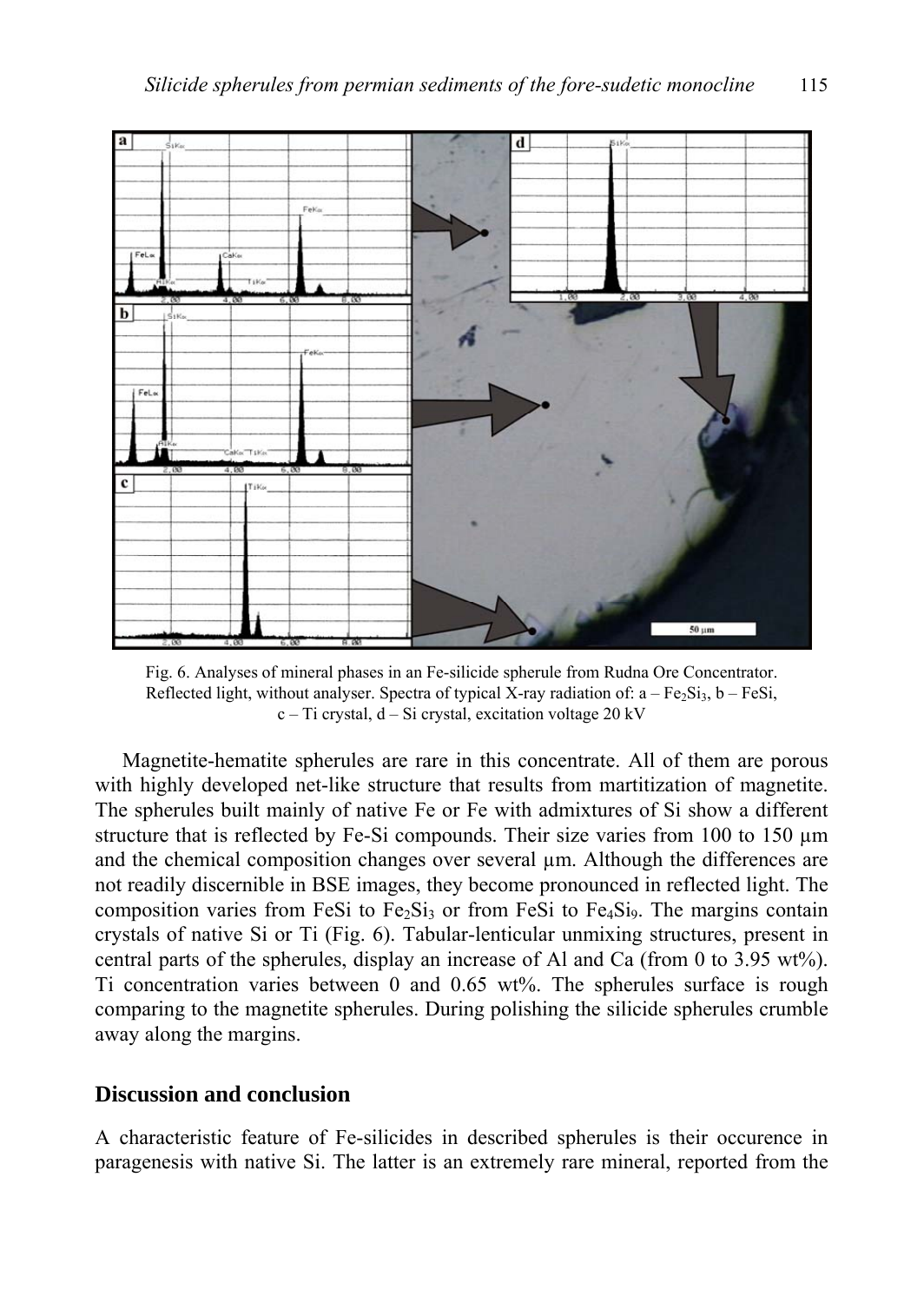Neogene volcanic rocks found on the Mediterranean beaches, 150 km NW of Izmir, Turkey. It forms intergrowths with moissanite (Di Pierro et al., 2003; Robinson et al., 2004). Native Si was also reported from volcanic rocks of Tolbachik in Kamchatka (Russia) and volcanic exhalations in the ophiolitic complex of Nuevo Potosí (Cuba). In the latter case it forms inclusions in native gold (Novgorodova et al., 1989). A 19- 80 µm big regular octahedrons of native Si are known from the Kola Peninsula and from the Jakutia kimberlites near Sytykanskaya, Russia (Pankov and Spetsius, 1989). The crystals from the Kola Peninsula occur in paragenesis with graphite, moissanite as well as native Fe, Au and Cu-bearing Zn (Novgorodova et al., 1989). Native Si was also observed as inclusions in natural SiC and native Fe (Bauer et al., 1963) as well as in Fe-silicides, e.g. ferdisilicide  $Fe<sub>3</sub>Si<sub>7</sub>$  (Marshintsev, 1990).

The samples of Permian rocks from Polkowice and Rudna belong to one orebearing formation on the Fore-Sudetic Monocline. Ore minerals, mainly chalcocite, bornite, chalcopyrite, covellite, galenite, sphalerite, pyrite and uncommon Ni-Co arsenides belong to medium- and low-temperature phases. The accompanying spherulitic forms are characteristic for very high crystallization temperatures (magnetite, silicide and silicate spherules). Their shape implies surface tension operating during their formation and indicates liquid or gaseous conditions (Muszer, 2007). The comparison of the textural and the elementary composition with other spherules described in the bibliography showed numerous analogies of the internal structure. Necessary high temperature may be achieved when meteoritic dust travels through upper parts of the troposphere. Alternatively, it may be related to magmatic (volcanic) terrestrial conditions. The described Fe-silicides and other magnetite and silicate spherules are exoclasts within the rocks sampled.

The current research do not permit to determine unequivocally whether the Fesilicide spherules formed as a result of Permian cosmic dust or constitute terrestrial magmatic material of ultramafic provenance transported into a sedimentary basin from the adjacent terrain. Their co-occurrence with Fe-hydroxides resembles the position of suessite  $Fe<sub>3</sub>Si$  from the North Haig achondrite from South Australia (Keil et al., 1982; Judin and Kolomenskij, 1987). In both cases silicides are surrounded by goethite (originally probably native Fe) but they do not yield to oxidation themselves. The spherules from the Permian rocks, composed of Fe-silicides did not oxidize either although the process transformed the primary Fe-bearing minerals into goethite. Besides, crystals of native Si and Ti were detected in the silicide spherules from the concentrate obtained from tailings of the Rudna Ore Concentrator (Fig. 5). Such paragenesis in the spherules is similar to the one described from the Luobusa Cr-Fe ore, Autonomic Xizang Region, Tibet (Bai et al., 2007).

The composition of silicide spherules varies from FeSi (fersilicite) to  $Fe<sub>2</sub>Si<sub>3</sub>$  or from FeSi to Fe<sub>4</sub>Si<sub>9</sub>. The spherules composed of Fe<sub>5</sub>Si<sub>3</sub> (xifengite) with admixture of P, Ti, Cr and Mn dominate. This composition does not allow determining their origin. It corresponds however to silicides reported from meteorites (Judin and Kolomenskij, 1987; Novosielova and Bagdasarova, 1979) as well as the ones from sedimentary,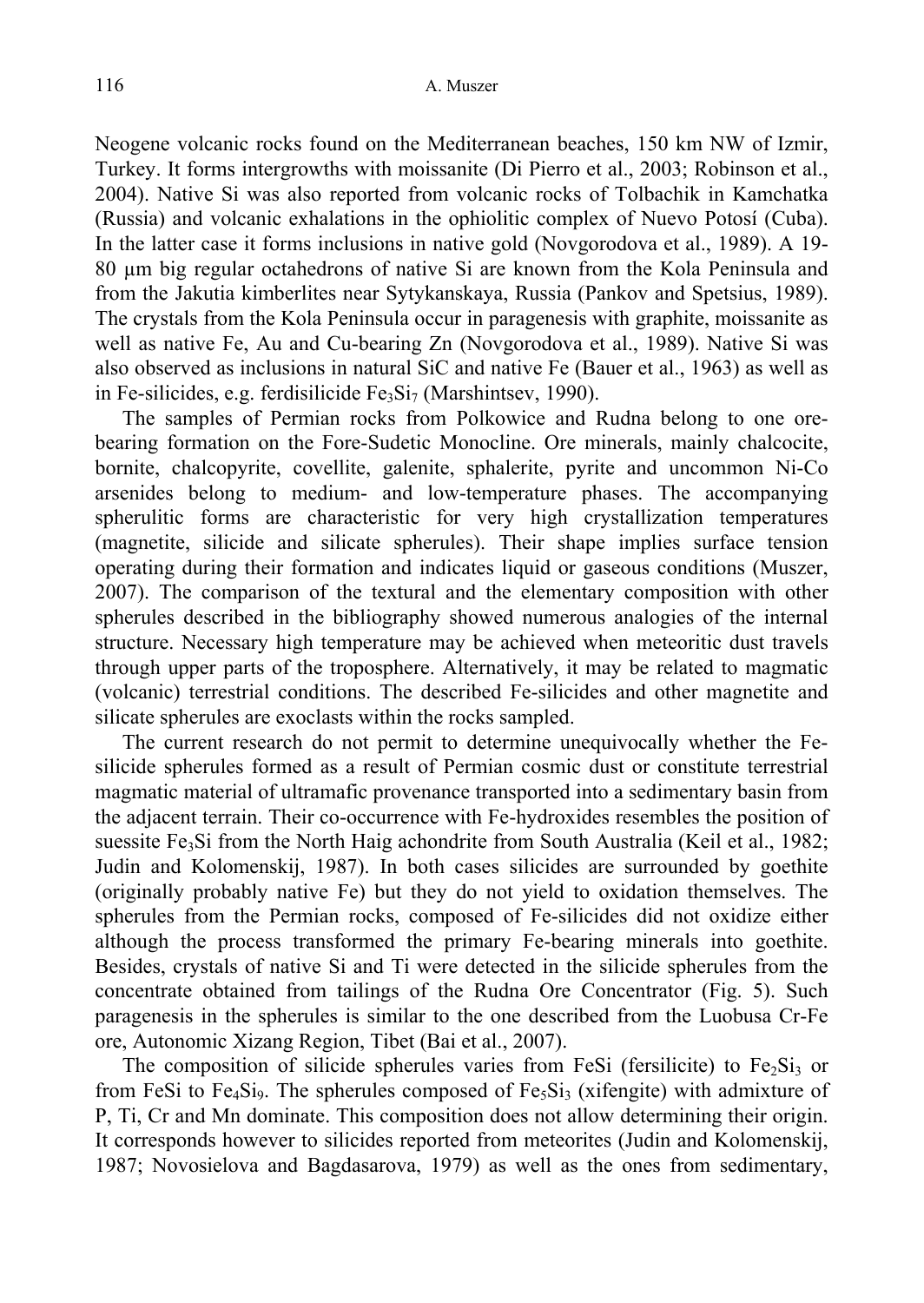metamorphic and igneous rocks (Gevork'yen et al., 1969; Novosielova and Bagdasarova, 1979; Xiongjian, 1991; Bai et al., 2007).

#### **References**

- ANAND M., TAYLOR L.A., NAZAROV M.A., SHU J., MAO H.K., HEMLEY R.J., 2004. *Space weathering on airless planetary bodies: Clues from the lunar mineral hapkeite*. Proc. Nat. Acad. Sci., 101, 6847–6851.
- BAI W.J., SHI N., FANG Q., LI G., YANG J., XIONG M., RONG H., 2007. *Luobusaite a new mineral*. Acta Geologica Sinica 80 (10), 1487–1490. (Chinese with English abstract).
- BAUER J., FIALA J., HRICHOVÁ R., 1963. *Natural α-silicon carbide*. American Mineralogist. 48. 620–634.
- BERNHARD P., 2008. *The Ore Minerals Under the Microscope*. Elsevier.
- CRIDDLE A.J., STANLEY C.J., 1993. *Quantitative data file for ore minerals*. 3rd edition, Chapman & Hall, London-New York-Madras.
- DI PIERRO S., GNOS E., GROBETY B.H., ARMBRUSTER T., BERNASCONI S.M., ULMER P., 2003. *Rock-forming moissanite (natural-silicon carbide)*. American Mineralogist. 2003. 88. 1817– 1821.
- GEVORK'YEN V. Ku, 1969. *The occurrence of natural ferrosilicon in the northern Azov region*. Dokl. Akad. Nauk.S.S.S.R. 85. 4l6–418 (in Russian).
- GEVORK'YEN V. Ku., LITVIN A. L., POVARENNYKH A.S., 1969. *Occurrence of the new minerals fersilicite and ferdisilicate*. Geol. Zh. (Ukraine) 29, 2. 62–71 (in Russian).
- JAKABSKÁ K., ROZLOŽNĬK L., 1989. *Spherical accessories ("spherules") in gemeric granites (West Carpathians – Czechoslovakia)*. Geol. Zbor. 40. 3. 305–322.
- JUDIN I.A., KOLOMENSKIJ W.D., 1987. *Mineralogy of meteorites*. Svierdlovsk. A.N. Uralskij Naucznyj Centr (in Russian).
- KEIL K., BERKLEY J.L., FUCHS L.H., 1982. *Suessite, Fe3Si: a new mineral in the North Haig ureilite*. American Mineralogist: 67. 126–131.
- MARSHINTSEV V.K., 1990. *Nature of silicon carbide in kimberlite rocks of Yakutia*. Mineralogicheskiy Zhurnal. 12 (3). 17–26 (in Russian).
- MASON B., 1962. *Meteorites*. New York. Wiley. 305.
- MUSZER A., 2000. *Outline of ore microscopy*, University of Wroclaw, Wroclaw (in Polish).
- MUSZER A., 2007. *Characteristic of the spherules and accessoric minerals from selected phanerozoic and anthropogenic sediments*, Wroclaw, Fundacja Ostoja, (in Polish).
- NOVGORODOVA M.I., BORONIKHIN V.A., GENERALOV M.E., KRAMER H., 1989. *On native silicon in association with native gold and other metals*. Doklady Akad. Nauk SSSR., 309 (5), 1182– 1185 (in Russian).
- NOVOSIELOVA L.H., 1975. *Fe-silicides in the Lower Cambrian limestone, Bazaiha (pritok Enisieja). Krasnojarskij kraj*. Zap. Wsesojuz. Min., 104 (2), 228-234 (in Russian)
- NOVOSIELOVA L.H., BAGDASAROVA E.A., 1979. *New dates about Fe-silicides*. Zap. Wsesojuz. Min., 108 (3), 326–333 (in Russian)
- PANKOV V.YU., SPETSIUS Z.V., 1989. *Inclusions of iron silicides and native silicon in moissanite from the "Sytykanskaya" kimberlite pipe*. Doklady Akad. Nauk SSSR 305, 704–707 (in Russian).
- RAMDOHR P., 1973. *The opaque minerals in Stony Meteorites*. Berlin.
- RAMDOHR P., 1975. *Die Erzmineralien und ihre Verwaachsungen*. Berlin.